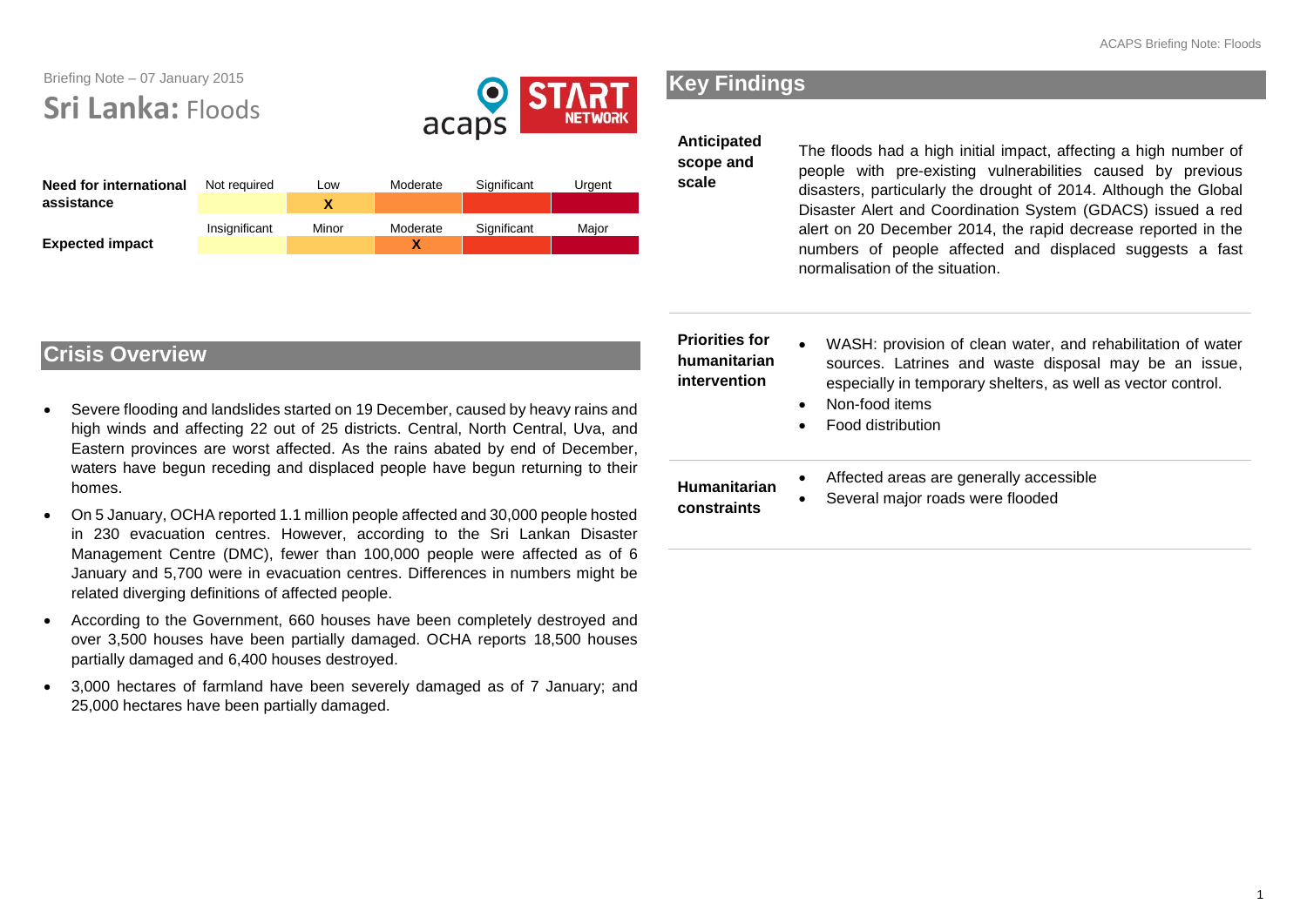## **Crisis Impact**

- Heavy rains began on 15 December, triggering severe floods and landslides from 19 December, affecting 22 out of 25 districts in the country [\(ECHO 30/12/2014\)](http://erccportal.jrc.ec.europa.eu/ECHO-Flash/ECHO-Flash-List/yy/2014/mm/12). On 5 January, OCHA reported 1.1 million people affected and 30,000 people hosted in 230 evacuation centres [\(OCHA 05/01/2014\)](http://reliefweb.int/sites/reliefweb.int/files/resources/ROAP_Snapshot_150105.pdf). The Sri Lankan Disaster Management Centre (DMC) reported that less than 100,000 people affected as of 6 January, with 5,700 staying in evacuation centres [\(DMC 06/01/2015\)](https://www.dropbox.com/s/vv8noz149o6m1y5/Current-Sitiation.pdf). 18,700 people are affected in Central province, almost 70,000 in North Central, and 6,100 in Uva [\(DMC 06/01/2015\).](https://www.dropbox.com/s/vv8noz149o6m1y5/Current-Sitiation.pdf) Rains began to abate around the end of December, and the flooding situation started gradually to normalise and people began returning home [\(OCHA 05/01/2014\)](http://reliefweb.int/sites/reliefweb.int/files/resources/ROAP_Snapshot_150105.pdf).
- At the peak of disaster, the majority of the 1.1 million people affected (930,000), were located in Eastern province, where inundations lasted five days and Batticaloa, Ampara, and Trincomalee districts were worst affected [\(ECHO 02/01/2015,](http://reliefweb.int/sites/reliefweb.int/files/resources/ECDM_20150102_Asia_SevereWeather.pdf) DMC PI 07/01/2015). 120,000 people were displaced into 618 safety centres [\(OCHA](http://reliefweb.int/report/sri-lanka/asia-and-pacific-weekly-regional-humanitarian-snapshot-23-29-december-2014)  [29/12/2014\)](http://reliefweb.int/report/sri-lanka/asia-and-pacific-weekly-regional-humanitarian-snapshot-23-29-december-2014). Others found shelter with friends and families; official numbers for these are not available.
- As of 7 January, 73 major water reservoirs had filled again to 93% of their capacity [\(Department of Irrigation 07/01/2015\)](https://www.youtube.com/watch?v=hoea6Agi6LM). Many of the major reservoirs are located in Central and North Central provinces. On 21 December, the Government opened sluice gates in the affected provinces, as hundreds of reservoirs (300 in Anuradhapura district alone) had exceeded danger levels [\(ECHO, 22/12/2014\)](http://reliefweb.int/report/sri-lanka/sri-lanka-severe-weather-echo-daily-flash-22-december-2014). The opening of the sluice gates has aggravated the inundation [\(local media, 20/12/2014\)](http://www.tamilnet.com/art.html?catid=13&artid=37548). The overflowing of resevoirs has also compounded the impact of flooding (DMC PI 07/01/2015).
- The Global Disaster Alert and Coordination System (GDACS) issued a red alert on 20 December 2014, classifying the floods as an extreme event with an estimated recurrence interval greater than 100 years [\(GDACS 06/01/2015\)](http://www.gdacs.org/Floods/report.aspx?eventid=4215&episodeid=3&eventtype=FL).

#### **Protection**

39 people have been killed, 15 injured, and two people are missing [\(Government](https://www.dropbox.com/s/vv8noz149o6m1y5/Current-Sitiation.pdf)  [06/01/2014\).](https://www.dropbox.com/s/vv8noz149o6m1y5/Current-Sitiation.pdf) Four people drowned in flooding triggered when authorities opened the sluice gates at a number of reservoirs to reduce pressure on their dams [\(AFP 26/12/2014\)](http://reliefweb.int/report/sri-lanka/sri-lanka-floods-mudslides-kill-14).

### **Food Security**

People displaced by the disaster are in need of emergency food assistance (OCHA/DMC) [29/12/2014\)](http://reliefweb.int/sites/reliefweb.int/files/resources/ROAP_sitmap_141229.pdf). Limited food availability for displaced people hosted in shelters has been recorded [\(Al Jazeera 28/12/2014\)](http://www.aljazeera.com/news/asia-pacific/2014/12/more-rain-forecast-flood-hit-se-asia-201412286107902449.html).

Countrywide, 3,000 hectares of farmland have been severely damaged as of 7 January and 25,000 hectares have been partially damaged [\(Department of Irrigation 07/01/2015\)](https://www.youtube.com/watch?v=hoea6Agi6LM).The destroyed paddy lands are mainly in Polonnaruwa, Anuradhapura, and Batticaloa districts, Eastern province [\(local media 02/01/2015\)](http://www.colombopage.com/archive_15A/Jan02_1420139566CH.php). As of 25 December, the spillover from 53 major water tanks had flooded agricultural land, including more than 10,000 hectares of paddy (rice) cultivated areas in the North Central province. The communities living in these areas had already been seriously impacted by prolonged dry conditions [\(Sri Lanka](http://www.redcross.lk/news/over-675000-affected-in-inclement-weather-in-sri-lanka/)  [Red Cross Society 25/12/2014\)](http://www.redcross.lk/news/over-675000-affected-in-inclement-weather-in-sri-lanka/).

The floods hit just after the main planting season for rice and maize had finished (HEWS) [06/01/2015\)](http://www.hewsweb.org/countries/default.asp?c=144). The tea and rubber sectors have also been affected by adverse weather in December (CARITAS 30/12/2014), as has vegetable production. Prices have increased significantly, further contributing to the hardships of the most vulnerable in the country [\(Sri Lanka Red Cross Society 25/12/2014](http://www.redcross.lk/news/over-675000-affected-in-inclement-weather-in-sri-lanka/) [local media 07/01/2015\)](http://newsfirst.lk/english/2015/01/vegetable-prices-time-high-due-inclement-weather-conditions/71034).

### **WASH**

- Water purification tablets are needed [\(OCHA 15/12/20014\)](http://reliefweb.int/sites/reliefweb.int/files/resources/ROAP_sitmap_141215.pdf).
- Inadequate hygiene conditions in shelters have been recorded and residents have reported scarce drinking water [\(Al Jazeera 28/12/2014\)](http://www.aljazeera.com/news/asia-pacific/2014/12/more-rain-forecast-flood-hit-se-asia-201412286107902449.html).
- In low-lying areas, there have been reports of sewage seeping into groundwater (CARITAS 30/12/2014). In the worst-affected areas, there was no centralised sewage system in place prior to the floods (DMC PI 07/01/2015), making it harder to assess sewage contamination.

### **Shelter and NFIs**

According to the Government, 660 houses have been fully damaged and over 3,500 houses have been partially damaged [\(Government 06/01/2014\).](https://www.dropbox.com/s/vv8noz149o6m1y5/Current-Sitiation.pdf) OCHA reports an estimated 18,500 houses partially damaged and 6,400 houses fully destroyed [\(OCHA](http://reliefweb.int/sites/reliefweb.int/files/resources/ROAP_Snapshot_150105.pdf)  [05/01/2015\)](http://reliefweb.int/sites/reliefweb.int/files/resources/ROAP_Snapshot_150105.pdf).

It has been reported that crucial NFIs are not available for purchase in affected areas, and shortages of sleeping mats, bedsheets, and mosquito nets have been reported [\(Floodlist 23/12/2014\)](http://floodlist.com/asia/sri-lanka-floods-three-deaths-evacuations-continue).

### **Health**

Contaminated and stagnant waters increase the risks of diseases and outbreaks. Displaced people were in need of ad hoc provision of medical services.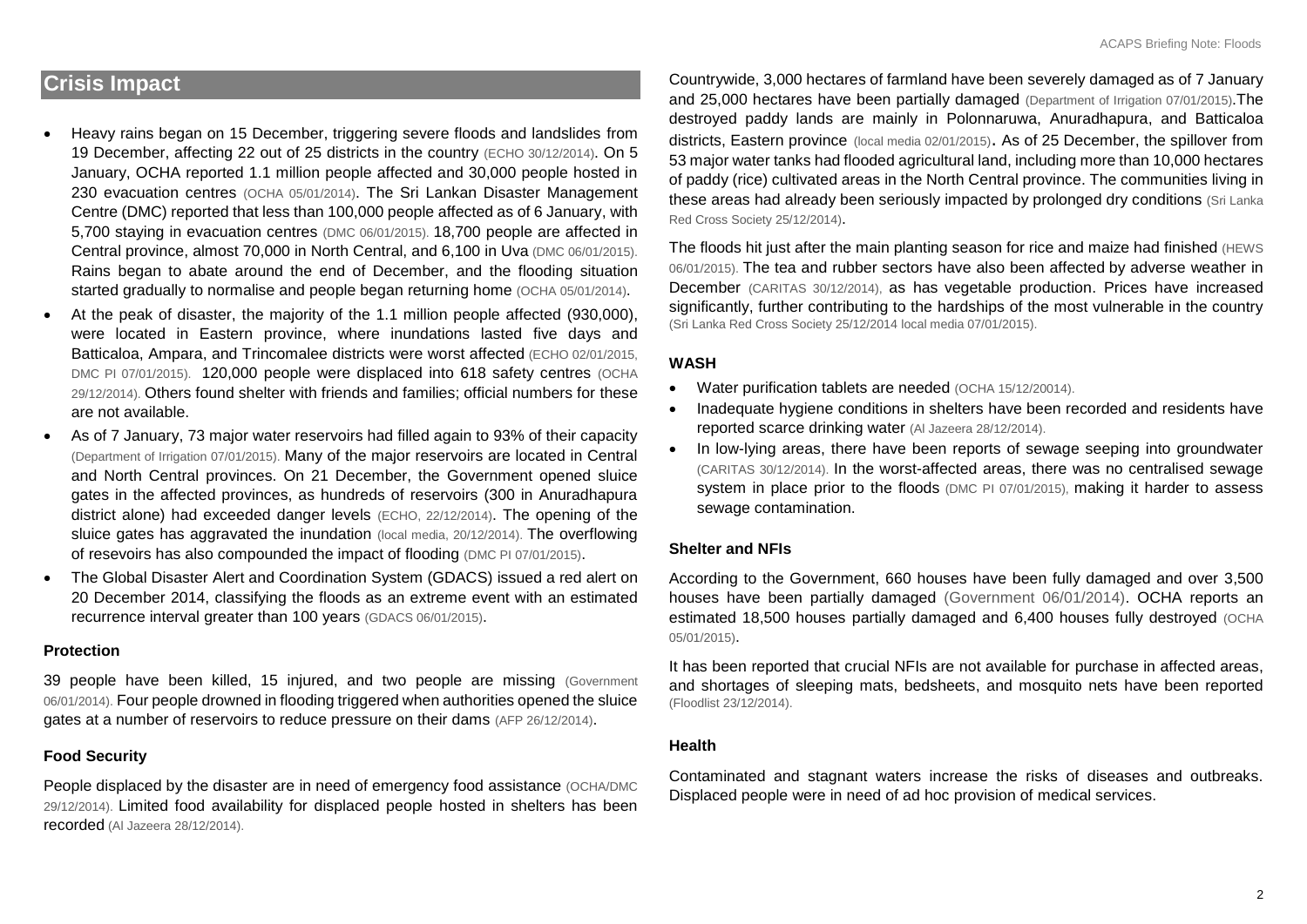### **Education**

An unspecified number of schools hosting displaced people have been reported affected by the floods and thus provide insufficient protection against adverse weather conditions (CARITAS 30/12/2014).

### **Impact on Infrastructure**

There have been reports of tank walls destroyed or at risk of bursting by the flooding [\(Government 30/12/2014\)](http://reliefweb.int/report/sri-lanka/army-troops-continue-take-care-flood-victims). According to the National Building Research Organization, the damage to infrastructure due to landslides has yet to be evaluated [\(NBRO 30/12/2014\)](http://www.nbro.gov.lk/web/index.php?option=com_content&view=article&id=291%3Aheavy-rain-triggers-several-landslides-in-the-hill-country&catid=44%3Anews-a-events&Itemid=204&lang=en). Similarly, the impact of the floods on critical infrastructure has yet to be evaluated, though several damaged bridges, hospitals and schools have already been recorded (DMC PI 07/01/2015).

There are reports from 20 December of railway services being hampered due to flooding, and completely submerged at several locations [\(Gulf Times, 21/12/2014\).](http://www.gulf-times.com/sri%20lanka/251/details/420637/thousands-displaced-in-lanka-floods)

### **Vulnerable Groups Affected**

Female-headed households; pregnant women; children; older people; people with disabilities; and small-scale farmers.

### **Humanitarian and Operational Constraints**

- Affected areas are generally accessible.
- Roads have been flooded and road conditions have deteriorated in some parts. Major roads in the worst-affected areas have been affected: the Puttalam–Chillaw road has been obstructed. Additionally, the Manampitiya area along the Polonnaruwa–Batticaloa road has been inundated and transport along the Somawathiya–Sungawila road is hampered. The Disaster Management Centre states that the Trincomalee–Batticaloa Road and the Puttalam–Mannar Road are also obstructed by floods [\(local media 28/12/2014\)](http://newsfirst.lk/english/2014/12/floods-hamper-travel-several-roads/69629).

# **Aggravating Factors**

#### **Weather/Altitude**

The northeastern monsoon season runs from December to March, whereas the southwestern season lasts from May to October (HWES, 06/01/2015). At the time of publication, there were no severe weather warnings issued for the affected areas.

Over 7–8 January, several spells of showers are forecast in the Eastern and Uva provinces and in the Hambantota district. Showers or thundershowers will develop at several places in the Western, Sabaragamuwa and Central provinces and in Galle and Matara districts [\(Department of Meterology 06/01/2015\)](http://www.meteo.gov.lk/index.php?option=com_content&view=article&id=66%3Acity-forecasts&catid=38%3Amain-city&Itemid=75&lang=en).

### **Population Density**

Sri Lanka has a national population density of 323 per square km. The Eastern province has a population density of 166 per square km, North Central 129/skm, Central 459/skm, Uva/skm. 18.3% of total Sri Lankan population is urbanised [\(Government 2012\)](http://www.statistics.gov.lk/PopHouSat/CPH2011/Pages/Activities/Reports/CPH_2012_5Per_Rpt.pdf).

### **Location and Type of Housing/Infrastructure**

81% of the national population live in permanent structures, with 17% in semipermanent and 1% in improvised. The majority of affected regions have over 90% of the living in single storied-single housed domiciles [\(Government 2012\).](http://www.statistics.gov.lk/PopHouSat/CPH2011/Pages/Activities/Reports/CPH_2012_5Per_Rpt.pdf)

### **Election-related Political Stability and Security**

Presidential elections will be held on 8 January 2015. There has been a surge in violence during the campaigning period, including dozens of cases of assault, intimidation or damage to property [\(Amnesty 06/01/2015\).](http://reliefweb.int/report/sri-lanka/sri-lanka-human-rights-risk-violence-surges-ahead-presidential-election) There have also been accusations that the incumbent government has used the military to prevent voters, particularly ethnic minority Tamils, from voting in the North and East [\(AFP 01/01/2015\).](http://reliefweb.int/report/sri-lanka/sri-lanka-opposition-says-army-scaring-tamil-voters)

### **Other Factors of Vulnerability**

- Heavy rains in October caused flooding in Matara district, Southern province, and landslides on 29 October in Meeriyabadda Estate, Haldummulla division, Badulla district, which killed 37 and left 22 missing [\(OCHA 17/11/2014\).](http://reliefweb.int/report/indonesia/asia-pacific-region-weekly-regional-humanitarian-snapshot-11-17-november-2014) 4,970 people remained in evacuation centres prior to the December flooding [\(Government 20/12/2014\).](http://www.dmc.gov.lk/situation%20report/reports-pdf/2014/December/Three%20Language%20sit%20rep%202014.12.20%20at%201800%20hrs.pdf)
- The delayed December 2013–February 2014 northeast monsoon resulted in a drought which affected more than 1.2 million people across 13 districts in six provinces, including 900,000 people in the Northern and Eastern provinces [\(Inter](http://reliefweb.int/report/sri-lanka/blistering-drought-leaves-poorest-high-and-dry)  [Press Service 29/09/2014;](http://reliefweb.int/report/sri-lanka/blistering-drought-leaves-poorest-high-and-dry) [Government 21/10/2014\)](http://reliefweb.int/report/sri-lanka/daily-situation-report-sri-lanka-21-october-2014-1800-hrs).

# **Key Characteristics of Host Population and Area**

- **Demographic profile:** The total population is 20,271,464. 18.3% is urbanised.
- **Gender and age distribution of population:**

0–14 years: 24.7% (male 2,758,360/female 2,648,073) 15–24 years: 14.9% (male 1,651,901/female 1,606,465) 25–54 years: 42.1% (male 4,504,395/female 4,708,288) 55–64 years: 9.5% (male 966,295/female 1,117,310) 65 years and over: 8.7% (male 812,669/female 1,092,689)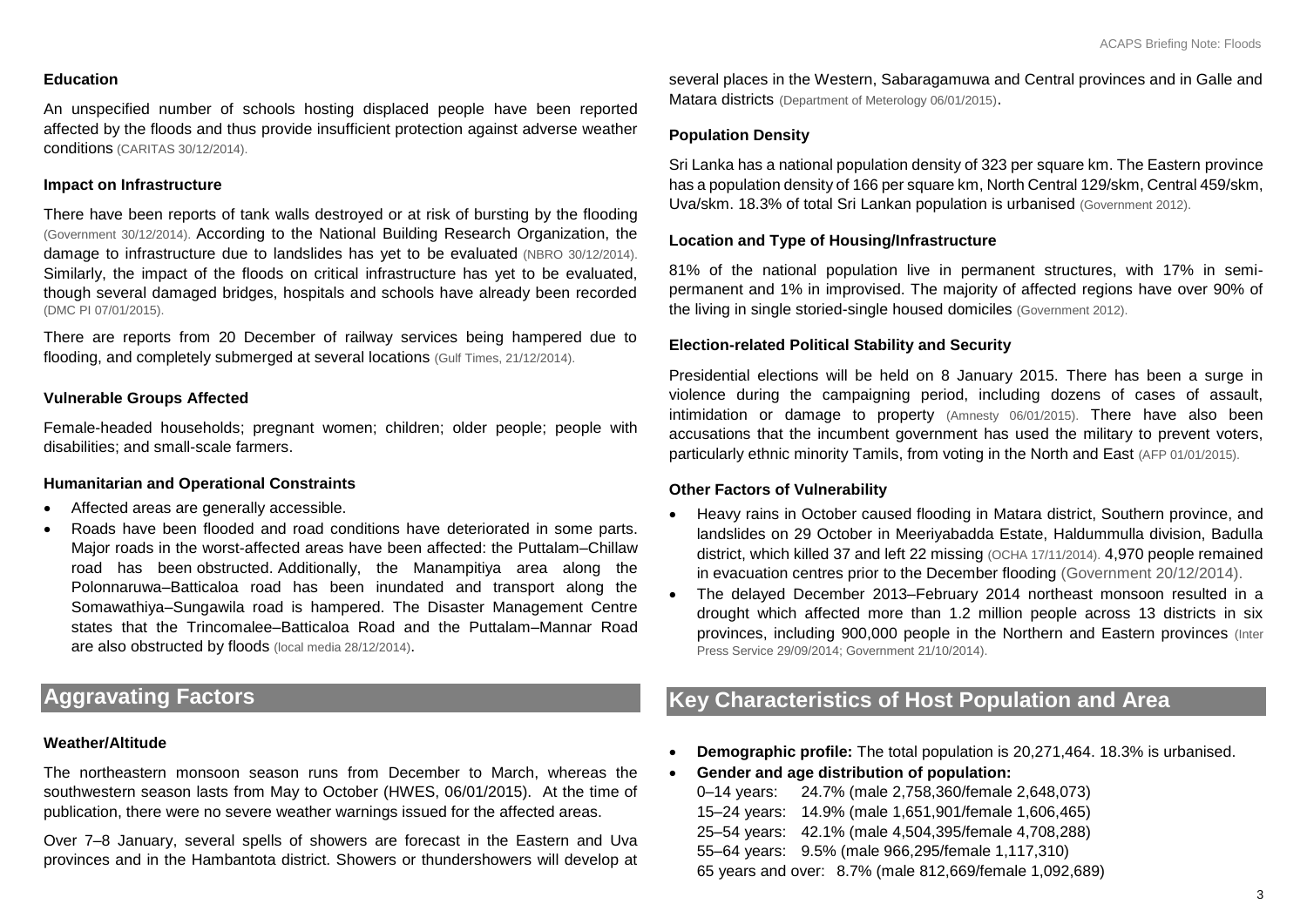- **Food:** 770,000 drought-affected people are food insecure, according to WFP.
- **Health:** Sri Lanka has an infant mortality rate of 1 per 1,000 live births, an underfive mortality rate of 10 per 1,000 live births, and a maternal mortality rate of 39.3 per 100,000 live births.
- **WASH**: 95.6% of population with access to improved toilets and 92.6% of population have access to an improved source of drinking water.
- **Lighting and cooking:** 78.2% of the population use solid fuels for cooking and 87% of population get electricity from the national grid.
- **Nutrition:** GAM is 15%, as of 2012.
- **Literacy:** 95.6% of the population is literate.
- **Poverty:** Eastern Province has the highest % of poor households (12.4%) compared to a national average of 7.0%.

Main sources - [\(CIA 07/01/2015\),](https://www.cia.gov/library/publications/the-world-factbook/geos/ce.html) [\(Government 2012\),](http://www.statistics.gov.lk/PopHouSat/CPH2011/Pages/Activities/Reports/CPH_2012_5Per_Rpt.pd) [\(UNICEF 07/01/2015\),](http://www.unicef.org/infobycountry/sri_lanka_statistics.html) [\(WFP 13/11/2014\),](http://reliefweb.int/report/sri-lanka/cerf-grant-provides-assistance-communities-affected-drought-sri-lanka) [\(WFP](http://reliefweb.int/report/sri-lanka/wfp-assists-communities-affected-drought-sri-lanka)  [01/10/2014\).](http://reliefweb.int/report/sri-lanka/wfp-assists-communities-affected-drought-sri-lanka) [\(Government 07/01/2015\)](http://www.cbsl.gov.lk/pics_n_docs/10_pub/_docs/statistics/other/econ_&_ss_2013_e.pdf)

### **Response Capacity**

### **Local and National Response Capacity**

The DMC is responsible for disaster response. It has offices in all 25 districts [\(Inter Press](http://reliefweb.int/report/sri-lanka/sri-lanka-still-search-comprehensive-disaster-management-plan)  [Service 31/12/2014\).](http://reliefweb.int/report/sri-lanka/sri-lanka-still-search-comprehensive-disaster-management-plan) The Sri Lankan armed forces have undertaken relief operations, running medical clinics, repairing infrastructure, and providing logical support transport of victims and relief items [\(Government 30/12/2014\)](http://reliefweb.int/report/sri-lanka/army-troops-continue-take-care-flood-victims). The Ministry of Disaster Management announced that it intends to pay compensation for property damage [\(OCHA 05/01/2015\)](http://reliefweb.int/sites/reliefweb.int/files/resources/ROAP_Snapshot_150105.pdf) and enough seeds for farmers for the next cultivation season [\(Government 04/01/2015\).](http://reliefweb.int/report/sri-lanka/govt-protect-farmers-affected-inclement-weather) The Government, with assistance from local NGOs, has provided food rations to the affected and requested humanitarian agencies provide non-food items [\(OCHA 29/12/2014\).](http://reliefweb.int/sites/reliefweb.int/files/resources/ROAP_sitmap_141229.pd) Sri Lanka Red Cross Society (SLRCS) mobilised volunteers on 20th December 2014 in Anuradhapura, Polonnaruwa, Batticaloa, Trincomalee, Matale, Puttalam and Mannar districts. They have provided first aid, food items, drinking water and non-food items. Tarpaulin sheets were also provided for evacuation centres and houses, which are partially damaged [\(SLRCS 25/12/2014\).](http://reliefweb.int/report/sri-lanka/over-675000-affected-due-inclement-weather-sri-lanka)

#### **International Response Capacity**

UNICEF has provided 30,000 water purification tablets and 120 tarpaulin sheets in Mullaitivu district as requested by the District Secretary. UNICEF aims to provide another 150,000 water purification tablets [\(OCHA 15/12/2014\).](http://reliefweb.int/sites/reliefweb.int/files/resources/ROAP_sitmap_141215.pd)

#### **Population Coping Mechanisms**

- As both Northern and Eastern regions are generally poor and dependent on agriculture, the flooding on top of previous disasters has weakened their ability to withstand further natural disasters, and ability to recover [\(Inter Press Service 29/09/2014](http://reliefweb.int/report/sri-lanka/blistering-drought-leaves-poorest-high-and-dry)). It has been reported that communities share resources from less affected areas.
- Due to the arrival of the monsoon season, and past experiences with severe weather, people have become sensitised to monitoring weather reports issued by DMC and NBRO and moving to safer areas when a disaster is imminent (Caritas 30/12/2014).

## **Information Gaps and Needs**

- Consolidated definitions of affected people across agencies.
- Number of people displaced by floods staying outside evacuation centres.
- Information on WASH, food security and livelihoods needs.
- Information on damages of infrastructure and livelihoods.

### **Lessons Learned**

Whilst a SMS-based early warning system is in place for tsunamis and the DMC carries out regular emergency evacuation drills and has designated evacuation sites, there was no clear warning disseminated to the villagers in October, despite the National Building Research Organisation (NBRO) issuing warnings of possible landslides several days before. Neither was any pre-planning undertaken in already identified areas as at risk [\(Inter Press Service 31/12/2014\).](http://reliefweb.int/report/sri-lanka/sri-lanka-still-search-comprehensive-disaster-management-plan) In several areas, local actors in conjunction with the SLRCS ran training and awareness programmes, involving mock drills and distribution of rain gauges. However, there was no evidence to suggest that villagers used the training or equipment prior to the landslides in October [\(Inter Press Service 31/12/2014\).](http://reliefweb.int/report/sri-lanka/sri-lanka-still-search-comprehensive-disaster-management-plan)

In the long term, flooding can cause erosion, increasing the likelihood of landslides, destroyed assets and waterlogged land for extended periods of time. This was the case after the 2008 Kosi floods in India, where land was waterlogged for three months on average.

There is a need to adapt disaster reduction measures after a disaster such as severe floods, for example expanding the early warning systems first developed following the 2004 tsunami. It is be necessary to pre-empt potential outbreaks of associated diseases like diarrhoea by avoiding the interruption of water and sanitation services. This was identified as the second most important disaster risk reduction activity by communities consulted in India and Bangladesh, after reinforcing housing [\(ALNAP 07/2014\).](file:///C:/Users/Ioanna/Downloads/alnap-lessons-flood-cosgrave.pd)